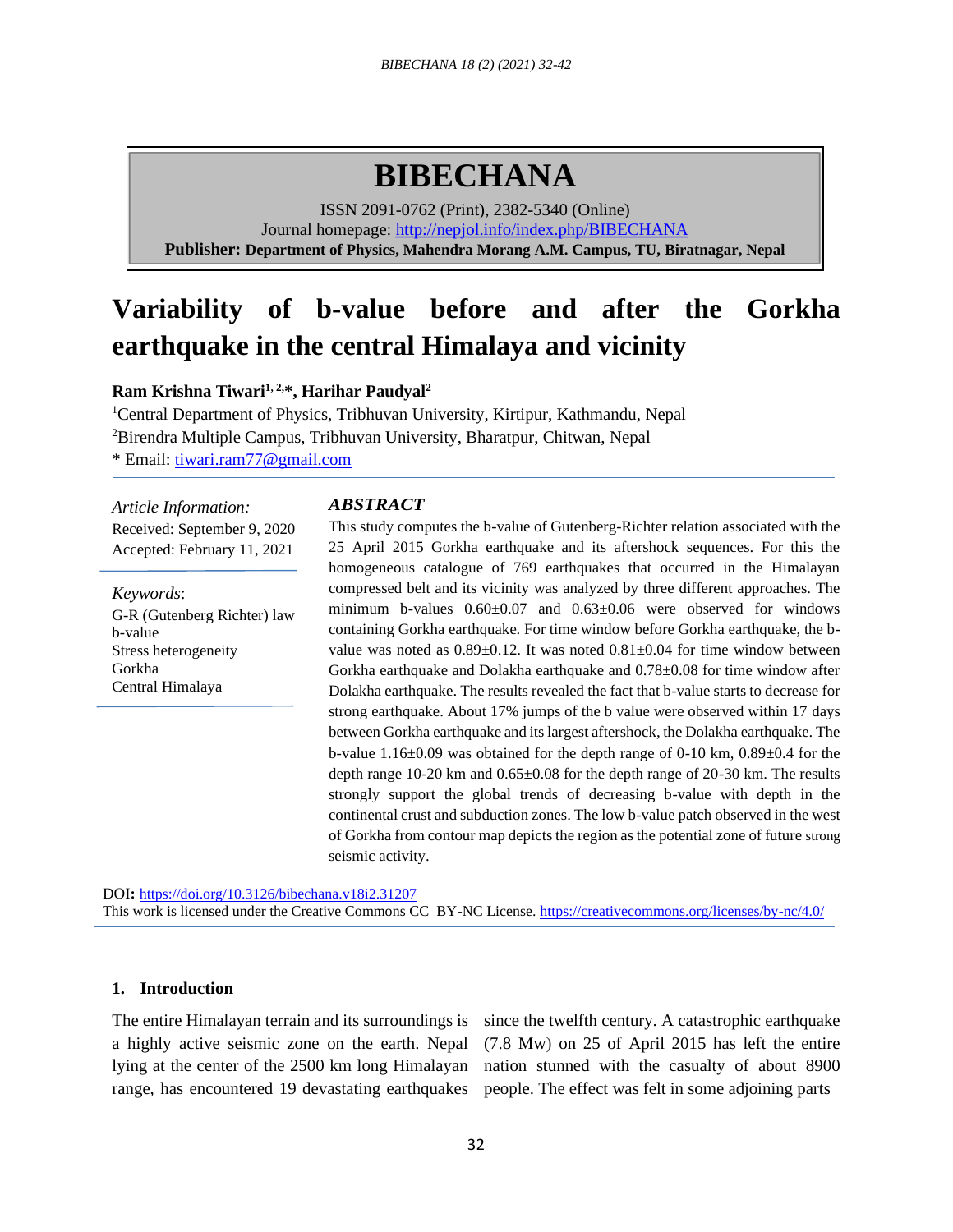

**Fig. 1**: Map of Central Himalaya and adjoining region showing location of earthquake epicenter from 1 Jan. 2013 to 31 Dec. 2016. Events with magnitude 6 and above are depicted by yellow stars.

of India, Bangladesh and the Tibet [1]. The event was followed by hundreds of aftershocks throughout Nepal, with one shock reaching a magnitude of 6.6 mb on 26 April and the major aftershock of 6.7 mb (7.3 Mw) on 12 May 2015. The Gorkha earthquake ruptured  $\sim$  150  $\times$  60 km patch of the Main Himalayan Thrust (MHT), the decollement defining the plate boundary at depth and locations of aftershocks are at or below the mainshock rupture plane [2]. The seismicity distribution and the cumulative number of events are depicted in Fig. 1 and Fig. 2.

The fundamental seismic parameter used to describe the ensemble of earthquakes is b value of the Gutenberg-Richter distribution which is power law

size distribution described in terms of magnitude [3]. The distribution is

## $logN(M) = a - bM$

where  $N(M)$  is the number of earthquakes in the group having magnitudes ≥M. A constant parameter a is the logarithm of the total number of earthquakes with magnitudes greater than or equal to completeness magnitude that depends on the seismicity rate and the length of the observation time. The b value can be obtained from the slope of frequency magnitude distribution of the earthquakes. The spatial and temporal variation of b value is regarded as key clues for the future large earthquake precursors [4].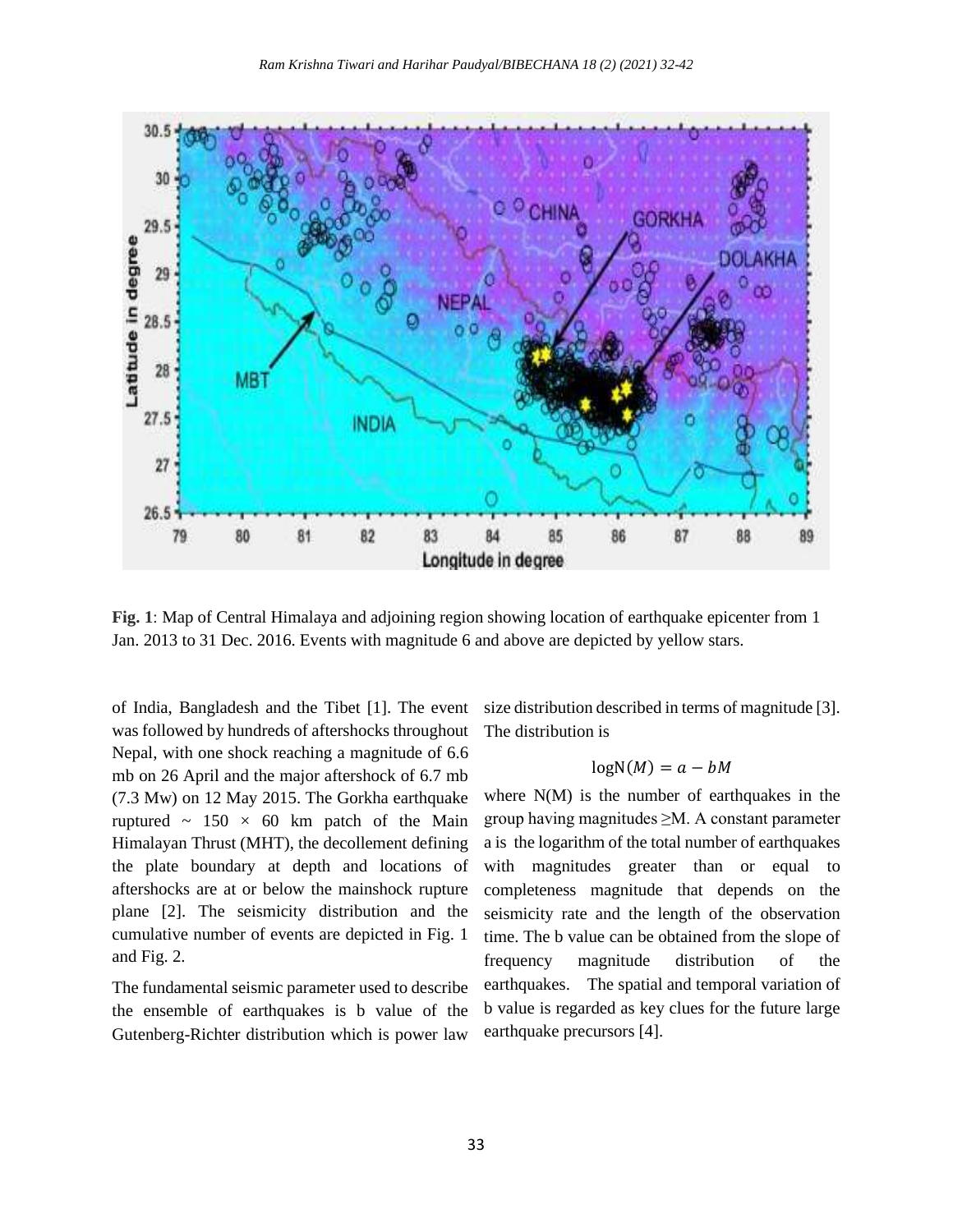

**Fig. 2**: Time series analysis of 769 earthquake occurred in Central Himalayan compression zone showing events (>6 mb) for the study period.

A high b value means a predominance of small earthquakes while a low b value means that the large earthquake dominates over smaller earthquakes. The b value is also associated with geotectonic features of an area so it has important value in seismology. A decreased in stress results in high b values whereas the increase in applied stress decreases b value [5-7] thus it decreases laterally with depth possibly because of increased stress [8], [9]. Large heterogeneity present in material corresponds to higher b value [10]. Aftershocks have large b values while foreshocks on the other hand show low bvalue [11], [12]. Numerous workers have disclosed that foreshocks before strong earthquakes often have low b-value. The variation of b values before the mainshock usually experience three stages, an increase in the first, followed by a drop and another increase prior to the major event. [13-15]. A decrease in b value is interpreted because of stress increase prior to a seismic event [12], [16]. So, it is especially important to understand the b value of the frequency magnitude distribution. The objective of the study is to examine temporal and spatial variation of b value to understand the stress condition before and after the earthquake.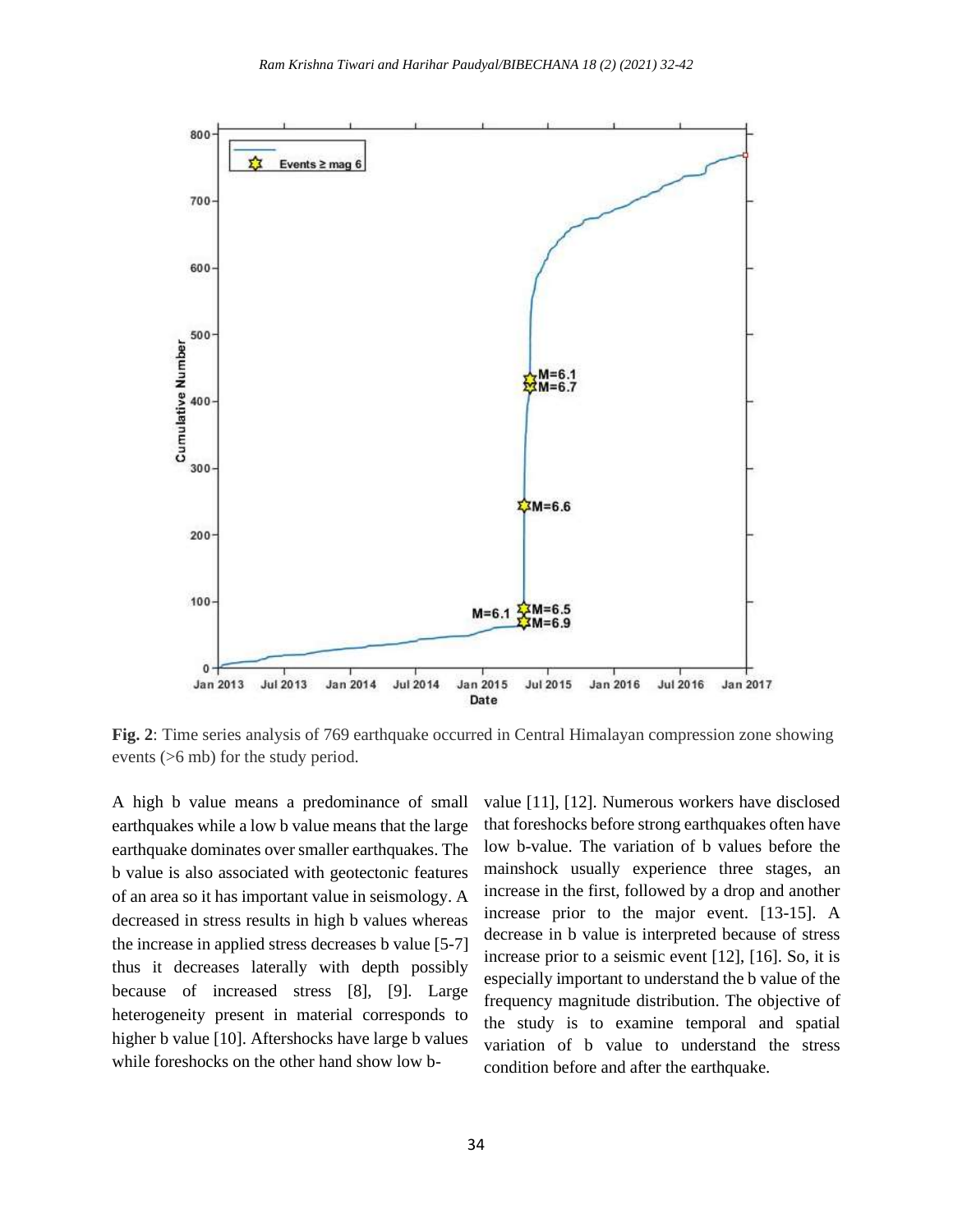#### **2. Data and method**

A homogeneous earthquake catalogue is a prerequisite for the study of seismic activity of any region. We get 881 earthquake data ( $\geq$  3.2 mb), for the period 1 Jan. 2013 to 31 Dec. 2017) from the catalogue of International Seismological Centre (ISC) for the region 26.5 °N-30.5 °N and 79 °E-89 °E. Out of these earthquakes, 112 are found to occur in adjoining Tibetan normal faulting environment. Since this study is limited to Himalayan compressive zone, these 112 earthquakes are removed from the catalogue for further study. Thus, the subset of catalogue including 769 events is prepared by considering the earthquake data within central Himalaya and its closed surrounding for the period of 2013-01-01 to 2016-12-31. Gardner and Knopoff [17] algorithm was used for declusterising the catalogue. The catalogue is analyzed by three different approaches. First one is by dividing the catalogue into fixed event window; the second

approach is by dividing catalogue into three different time window and, the third approach is by dividing the catalogue into subsets of depth ranges. The event time windows were prepared by taking 100 events with overlapping of 60 events. The magnitude of completeness  $(M_c)$  is computed by the maximum curvature [18] approach using ZMAP-7.1 software [19]. The b-value is calculated by maximum likelihood estimation (MLE) method which is not affected by large magnitude earthquake. The formula [20] for b-value estimation is

$$
b = \frac{\log_{10} e}{M_a - \left(M - \frac{\Delta M}{2}\right)}
$$

where  $M_a$  is average of all magnitudes, M is minimum magnitude in the catalogue and ∆M is binning width of the catalogue. The b-value of all the 769 events is computed as 0.77±0.09 as depicted in Fig. 3.



**Fig. 3**: Frequency magnitude distribution of GR (Gutenberg Richter) relationship for the earthquake sequences for the period Jan. 2013 to Jan. 2017 where cum events in legend is for cumulative number of events and discrete is for discrete events.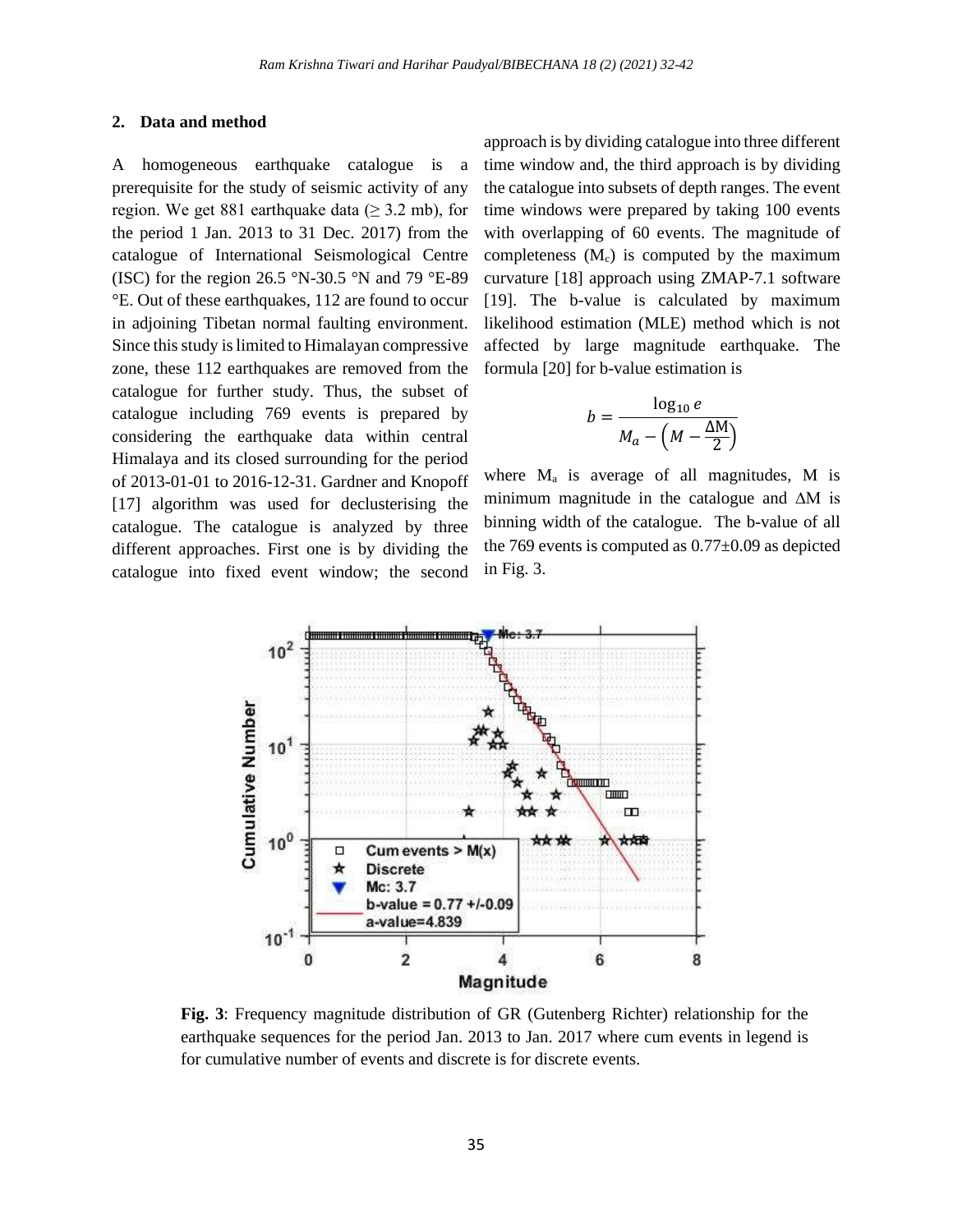Frequency magnitude distribution of GR relationship for the earthquake sequences before the Gorkha earthquake of Mw 7.8 (from 1 Jan. 2013 to 25 April 2015), between Gorkha earthquake and Dolakha earthquake (from 25 April to 12 May 2015)

and after Dolakha earthquake (from 12 May 2015 to 31 Dec. 2017) are shown in Figs. 4, 5 and 6 respectively. The b-value is observed to increase ~ 17% within 17 days between the Gorkha earthquake and the Dolakha earthquake (Fig. 7).



**Fig. 4**: Frequency magnitude distribution of GR relationship for the earthquake sequences (from 1 Jan. 2013 to 25 April 2015) before the Gorkha earthquake of Mw 7.8 where cum events in legend is for cumulative number of events and discrete is for discrete events.



**Fig. 5**: Frequency magnitude distribution of GR relationship for the earthquake sequences (from 25 April to 12 May 2015) between Gorkha earthquake and Dolakha earthquake where cum events in legend is for cumulative number of events and discrete is for discrete events.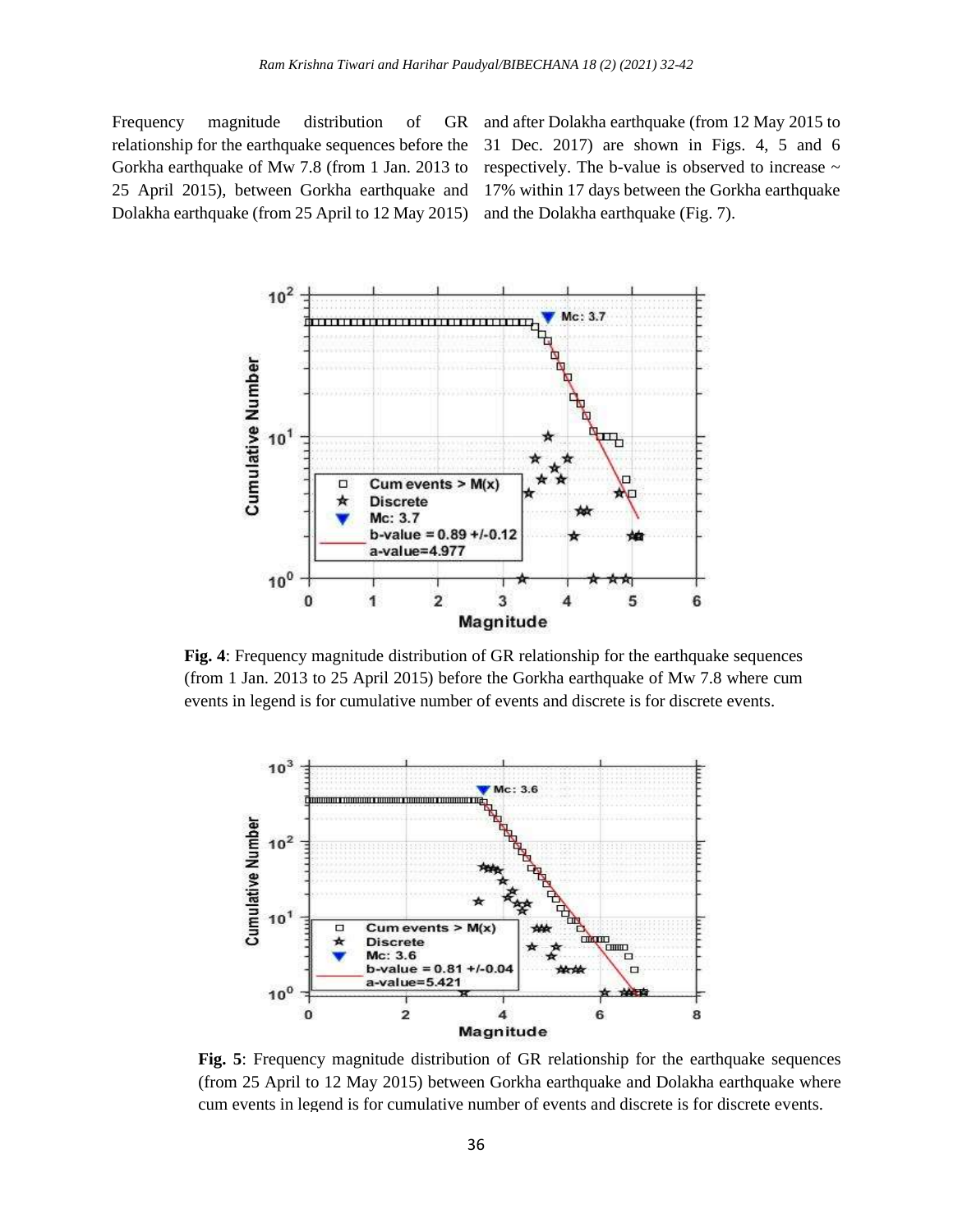

**Fig. 6**: Frequency magnitude distribution of GR relationship for the earthquake sequences (from 12 May 2015 to 31 Dec. 2017) after Dolakha earthquake where cum events in legend is for cumulative number of events and discrete is for discrete events.



**Fig. 7**: Time series analysis of b-value over the study period showing sudden jumps of bvalue after the 25 of April 2015 Gorkha earthquake.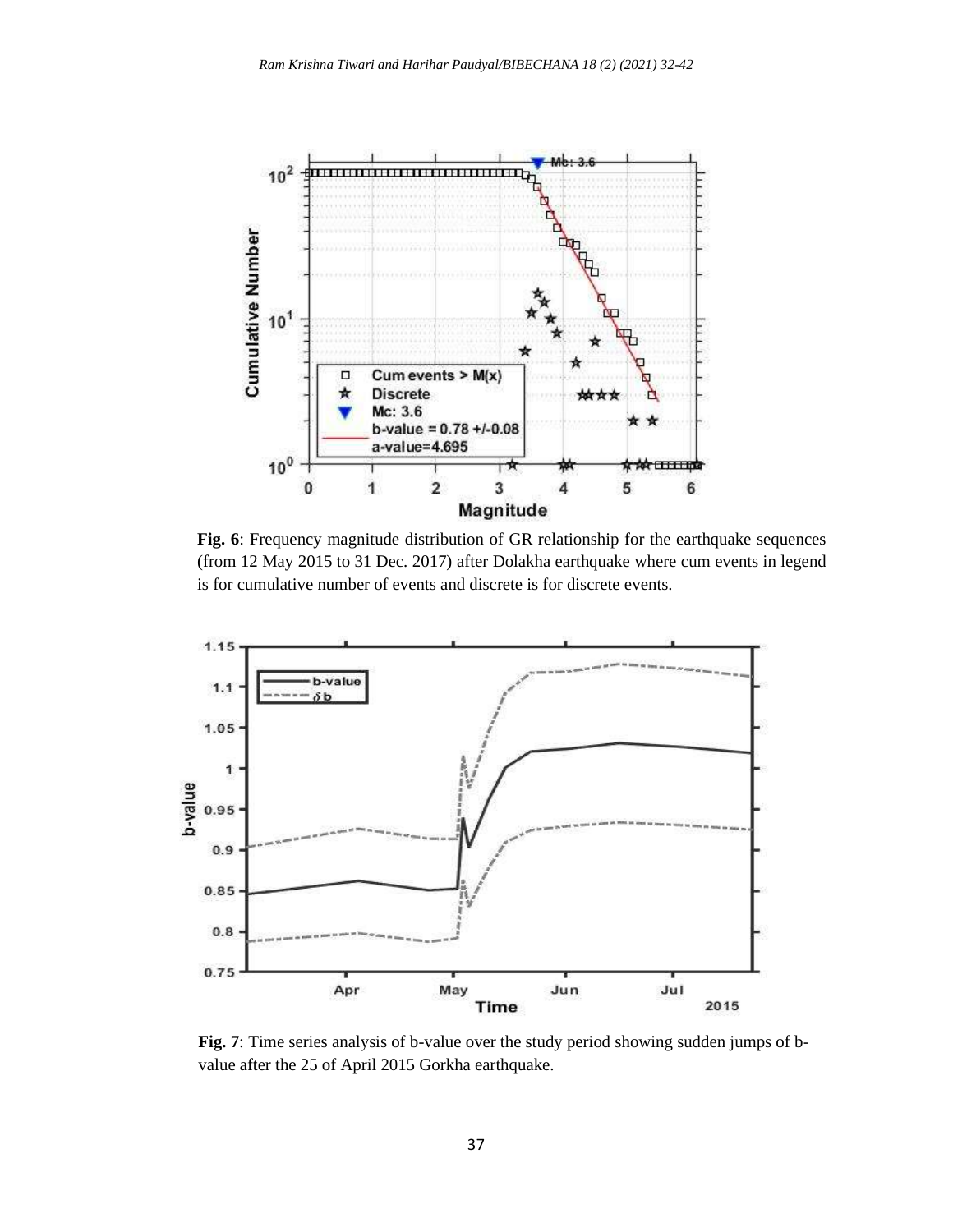

**Fig. 8**: Variation of b-value with time window. For time window 1 (2013/01/01 - 2015/04/25) b-value is lowest indicating the accumulation of stress and for time window 8 (2015/04/26 - 2015/05/03) b-value rises to 1.69 indicating release of stress after the large earthquake.

## **3. Results and Discussion**

Seismic b-value for fixed 100 events window with overlapping of 60 events is given in Table 1. The lowest b-value was observed as  $0.60\pm0.07$ and 0.63±0.06 for first and second windows, prior to and during the Gorkha earthquake (6.9 mb). It was 0.79±0.08 for the period 2015/05/01-2015/05/12 during which 6.7 mb Dolakha earthquake occurred in the region. After the Gorkha earthquake, the bvalue was increased to 0.85±0.08 and further up to 1.69±0.23. The b-value was found increased even after the Dolakha earthquake up to 1.19±0.14 (Table 1). Thus, the results agree with hypotheses that bvalue decreases before a strong event and increases after the event (Fig. 8). The increase in b-value indicates the releasing of the accumulated strain in the region. The frequency magnitude distribution (FMD) plots for the earthquake sequences are depicted in the Figs. 3, 4, 5 and 6. The b-value is  $0.77\pm0.09$  for the entire study period. It was 0.89±0.12 before the earthquake (2013/01/01-  $2015/04/23$ ). It was computed  $0.81\pm0.04$  between the Gorkha earthquake and Dolakha earthquake (2015/4/25-2015/5/12) and 0.78±0.08 after the

earthquake (2015/05/12-2016/12/31). The most dominant range of earthquake magnitude in this period is indicated by a-value variation of 4.977 to 5.421 (Table 2). The low b-value for aftershock sequences may correspond to the generation of enormous size asperities in the hypocentral area of the MHT [21] by the mainshock. These observed bvalues indicate that it is increasing after the Dolakha earthquake showing the gradual release of stress in the region. The b-value variation with the depth range is given in Table 3. By dividing the full depth range (0 km-100 km) into two groups (0-40 km and 30 –100 km), the b-value estimation shows variation from  $0.83\pm0.03$  to  $1.29\pm0.16$  respectively, indicating high strain accumulation in the crust. It is also the indication of more heterogeneous stress distribution in the depth range 0-40 km compared to the depth below 30 km. For the depth ranges of 10 km, the smallest b- value is 0.65±0.08 for the depth range 20 km to 30 km and the highest b-value is 1.42±0.17 for the depth range 30 km to 40 km. The lowest b-value for the depth range 20-30 km may be because of increased applied stress at greater depth [8], [9]. The higher b-value  $(1.16 \pm 0.09)$  for the 0-10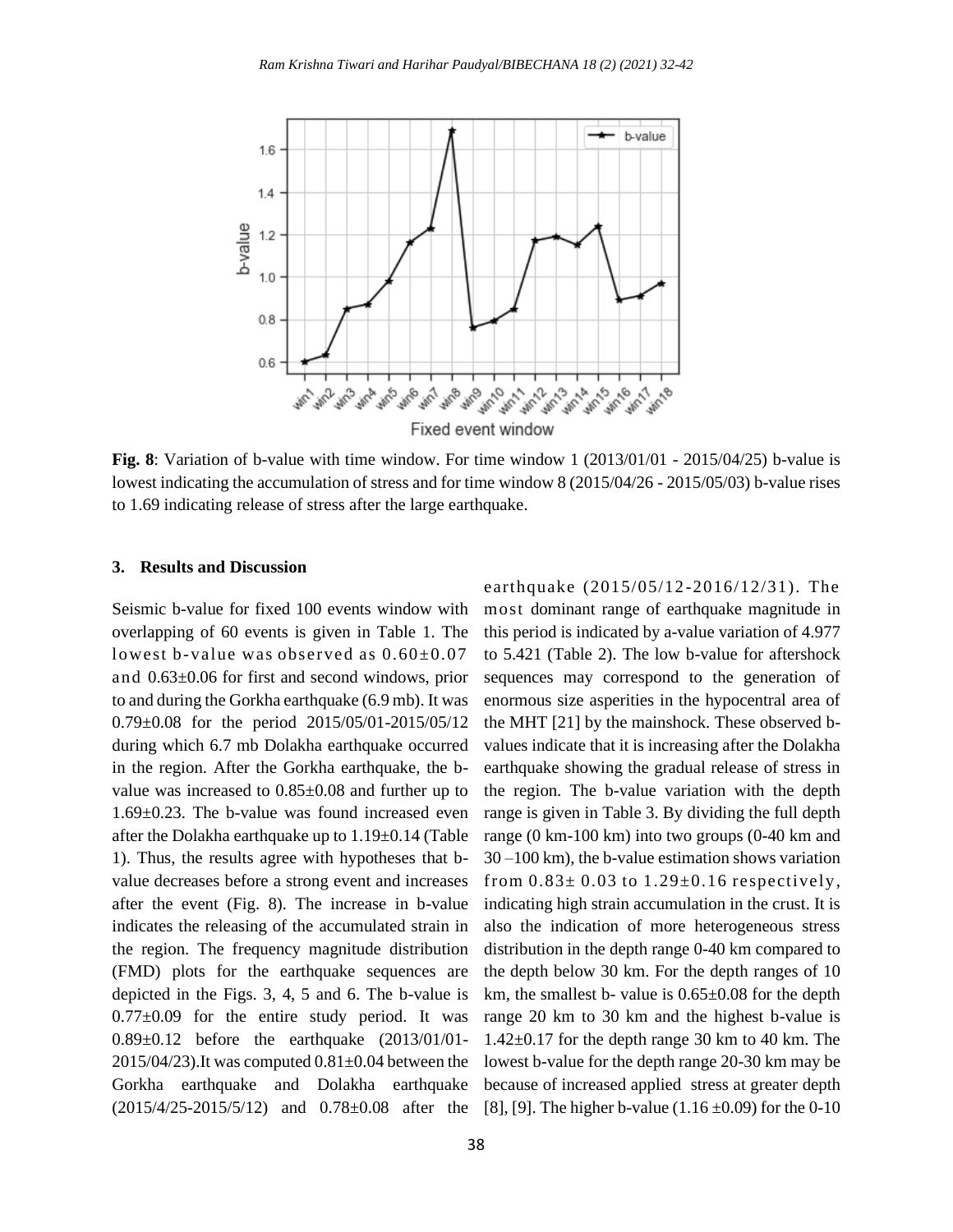km range suggests higher heterogeneity. It may also indicate the low strength of rock's that are present in the crust [22]. The depth versus b-value analysis for the region shows a continuous decrease from 0 km to 30 km (Table 3). The b-value observed lower than the global b value of 1.0 from 10 km to 30 km reveal a highly differential stressed regime [9]. These observations also indicate the reverse relationship

between b-value and differential stress in the crust. The Gorkha earthquake exposed an asymmetric fault rupture scattering eastward from the epicenter [23]. The observed low b-value patch in the region (Fig. 9) in conjunction with asymmetric fault rupture indicates the possibility of future earthquakes in the west of epicenter of the Gorkha earthquake.

| Window         | No. of | Depth range<br>Time period |                | Magnitude   | $M_c$ | b-value         |
|----------------|--------|----------------------------|----------------|-------------|-------|-----------------|
|                | events |                            | (km)           | range       |       |                 |
| 1              | 100    | 2013/01/01 - 2015/04/25    | $2.70 - 99.0$  | $3.3 - 6.9$ | 4.0   | $0.60 \pm 0.07$ |
| $\overline{2}$ | 100    | 2014/07/03 - 2015/04/25    | $3.50 - 99.0$  | $3.3 - 6.9$ | 4.0   | $0.63 \pm 0.06$ |
| 3              | 100    | 2015/04/25 - 2015/04/25    | $3.50 - 28.7$  | $3.4 - 6.5$ | 4.0   | $0.85 \pm 0.08$ |
| $\overline{4}$ | 100    | 2015/04/25 - 2015/04/25    | $3.50 - 28.7$  | $3.2 - 5.2$ | 3.7   | $0.87 \pm 0.08$ |
| 5              | 100    | 2015/04/25 - 2015/04/26    | $7.90 - 28.7$  | $3.2 - 6.6$ | 3.7   | $0.98 \pm 0.12$ |
| 6              | 100    | 2015/04/25 - 2015/04/27    | $4.50 - 22.8$  | $3.2 - 6.6$ | 3.9   | $1.16 \pm 0.21$ |
| $\overline{7}$ | 100    | 2015/04/26 - 2015/04/29    | $4.50 - 22.8$  | $3.4 - 6.6$ | 3.8   | $1.23 \pm 0.19$ |
| 8              | 100    | 2015/04/26 - 2015/05/03    | $7.60 - 35.0$  | $3.4 - 4.8$ | 3.8   | $1.69 \pm 0.23$ |
| 9              | 100    | 2015/04/28 - 2015/05/11    | $4.50 - 19.60$ | $3.4 - 5.2$ | 3.8   | $0.76 \pm 0.22$ |
| 10             | 100    | 2015/05/01 - 2015/05/12    | $2.20 - 35.0$  | $3.5 - 6.7$ | 3.6   | $0.79 \pm 0.08$ |
| 11             | 100    | 2015/05/07-2015/05/12      | $2.20 - 20.30$ | $3.4 - 6.7$ | 3.9   | $0.85 \pm 0.11$ |
| 12             | 100    | 2015/05/12 - 2015/05/15    | $0.70 - 35.0$  | $3.4 - 5.2$ | 3.9   | $1.17 \pm 0.14$ |
| 13             | 100    | 2015/05/12 - 2015/05/27    | $0.70 - 35.0$  | $3.4 - 5.6$ | 3.9   | $1.19 \pm 0.14$ |
| 14             | 100    | 2015/05/13 - 2015/07/01    | $4.50 - 35.0$  | $3.4 - 5.6$ | 3.9   | $1.15 \pm 0.15$ |
| 15             | 100    | 2015/05/21 - 2015/09/02    | $4.50 - 35.0$  | $3.4 - 5.1$ | 3.9   | $1.24 \pm 0.14$ |
| 16             | 100    | 2015/06/15 - 2016/02/23    | $5.70 - 100.0$ | $3.2 - 5.3$ | 3.6   | $0.89 \pm 0.08$ |
| 17             | 100    | 2015/07/30 - 2016/08/27    | $5.70 - 100.0$ | $3.2 - 5.3$ | 3.7   | $0.91 \pm 0.09$ |
| 18             | 89     | 2015/11/29 - 2015/12/31    | $0.70 - 68.0$  | $3.2 - 5.4$ | 3.6   | $0.97 \pm 0.12$ |

**Table 1:** Seismic b-value for fixed 100 events window with overlapping of 60 events.

**Table 2:** Seismic b-value and a value comparison for different period

| <b>SN</b>                   | No of  | Time duration                              | $\rm\,M_{c}$ | b-value         | a-value |
|-----------------------------|--------|--------------------------------------------|--------------|-----------------|---------|
|                             | events |                                            |              |                 |         |
|                             | 769    | $2013 - 01 - 02 - 2016 - 12 - 28$          | 3.7          | $0.77 \pm 0.09$ | 4.839   |
| $\mathcal{D}_{\mathcal{L}}$ | 68     | 2013/01/02 - 2015/04/23                    | 3.7          | $0.89 \pm 0.12$ | 4.977   |
|                             |        | (Before Mainshock)                         |              |                 |         |
| $\mathcal{R}$               | 354    | 2015/4/25-2015/5/12                        | 3.6          | $0.81 \pm 0.04$ | 5.421   |
|                             |        | (Between mainshock and largest aftershock) |              |                 |         |
| $\overline{4}$              | 430    | 2015/05/12 - 2016/12/31                    | 3.6          | $0.78 + 0.08$   | 4.695   |
|                             |        | (After Dolakha earthquake)                 |              |                 |         |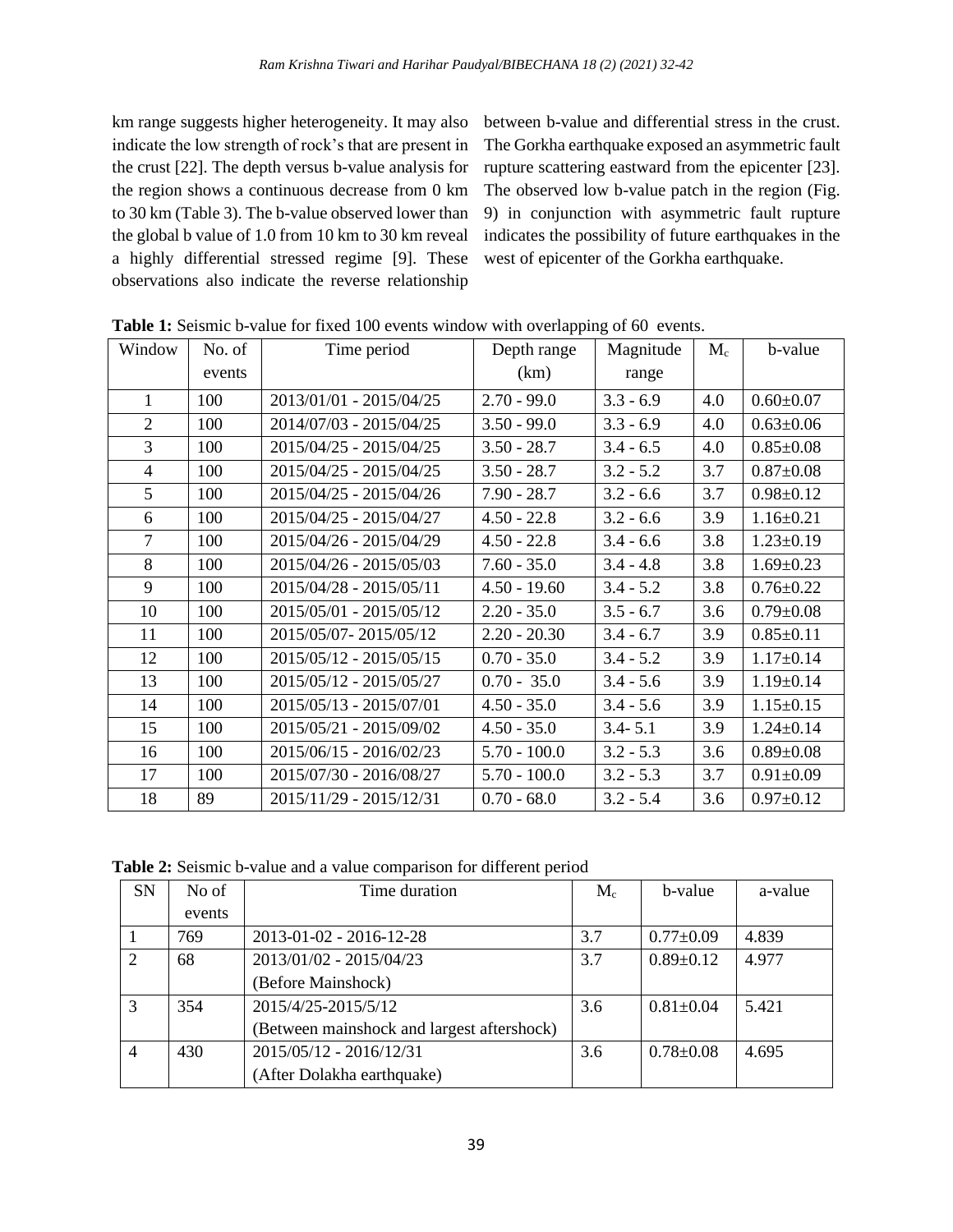| Depth     | Mean      | Mean     | No. of | $M_c$ | b-value         |
|-----------|-----------|----------|--------|-------|-----------------|
|           | Longitude | Latitude | events |       |                 |
| $0-10$    | 84.95     | 28.00    | 345    | 3.8   | $1.16 \pm 0.09$ |
| $10-20$   | 85.21     | 27.95    | 713    | 3.7   | $0.89 \pm 0.04$ |
| $20 - 30$ | 83.42     | 28.78    | 55     | 3.6   | $0.65 \pm 0.08$ |
| $30-40$   | 84.33     | 28.55    | 123    | 3.5   | $1.42 \pm 0.17$ |
| $0-40$    | 85.07     | 28.02    | 957    | 3.6   | $0.83 \pm 0.03$ |
| 30-100    | 84.65     | 28.49    | 143    | 3.5   | $1.29 \pm 0.16$ |

 **Table 3:** Seismic b-value at different depths



**Fig. 9:** Contour map for b-value variation with depth. Solid dots are b-value plotted for mean longitude and latitude (Table 3)

#### **4. Conclusion**

The statistical parameter b-value of GR relation has been investigated. The b-value for the overall study period was found to be 0.77±0.09. Before the Gorkha earthquake, it was computed as 0.89±0.12. The b-value for the period between the Gorkha earthquake and the Dolakha earthquake was noted as  $0.81 \pm 0.04$ . It was found decreasing even after the Dolakha earthquake as 0.78±0.08. The distinct drop of b-value before two strong events is the exhibition of rupture nucleation points of stressed region of Himalaya. The analysis of b-value based on fixed event window shows gradual increase after the Gorkha earthquake and reaches the maximum value of 1.69±0.23 and again drops to the low value of 0.76±0.22. Thus, there is a sudden variation of bvalue within a noticeably brief period of 17 days.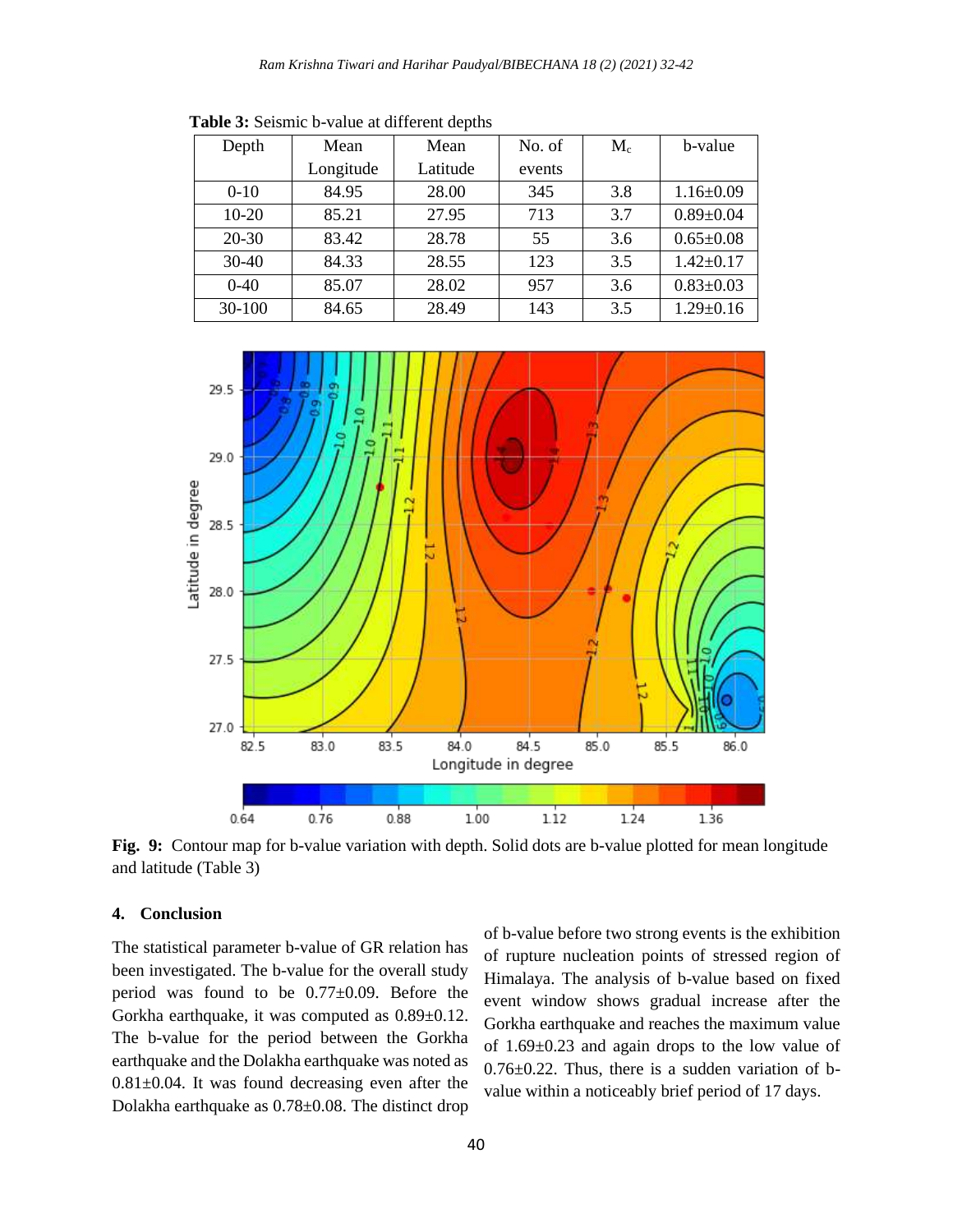The b-value for depth range indicates the presence of heterogeneous crust with differential stress in the region. This observation of variation of b-value with depth agrees with other studies in various parts of the worlds. The contour map (Fig. 9) shows low bvalue patch west of Gorkha region which could be the region of future seismic activity. This study presents the stress level in the region before and after the Gorkha earthquake in term of earthquake

## **References**

- [1] S. Subedi, and M. B. Poudyal Chhetri, impacts of the 2015 Gorkha Earthquake: Lessons Learnt from Nepal, Earthquakes - Impact, Community Vulnerability and Resilience Intech Open (2019). [http://dx.doi.org/10.5772/intechopen.85322](https://dx.doi.org/10.5772/intechopen.85322)
- [2] D. E. McNamara et al., Source modeling of the 2015 Mw 7.8 Nepal (Gorkha) earthquake sequence: Implications for geodynamics and earthquake hazards, Tectonophys. 21-30 (2017) 714-715. [https://doi.org/10.1016/j.tecto.2016.08.004.](https://doi.org/10.1016/j.tecto.2016.08.004)
- [3] B. Gutenberg and C. F. Richter, Magnitude and energy of earthquakes, Ann. Geophys. 9(1) (1956) 1-15.

[https://dx.doi.org/10.4401/ag-5590.](https://dx.doi.org/10.4401/ag-5590)

- [4] W. Smith, The *b*-value as an earthquake precursor, Nature 289 (1981) 136-139. [https://doi.org/10.1038/289136a0.](https://doi.org/10.1038/289136a0)
- [5] C. H. Scholz, The frequency-magnitude relation of micro fracturing in rock and its relation to earthquakes, Bull. Seis. Soc. Am. 58 (1968) 399– 415
- [6] C. H. Scholz, On the Stress Dependence of the Earthquake b value, Geophys. Res. Lett. 42 (2015) 1399–1402. [https://doi.org/1](https://doi.org/10.1016/j.tecto.2016.08.004)0.1002/2014GL062863.
- [7] M. Wyss, The Thickness of Deep Seismic Zones, *Nature* 242 (1973) 255–256. [https://doi.org/10.1038/242255a0.](https://doi.org/10.1038/242255a0)
- [8] J. Mori and R. E. Abercrombie, Depth dependence of earthquake frequency-magnitude distributions in California: Implications for rupture initiation, J. Geophys. Res. 102(B7) (1997) 15081–15090. [https://doi.org/10.1029/97JB01356.](https://doi.org/10.1029/97JB01356)
- [9]. Wiemer and M. Wyss, Mapping the frequencymagnitude distribution in asperities: An improved technique to calculate recurrence times? J.

precursor parameter b-value of earthquake frequency magnitude distribution.

#### **Acknowledgements**

One of the authors RKT would like to acknowledge Tribhuvan University, Nepal for providing sabbatical leave and University Grants Commission (UGC), Nepal for providing financial support in the form of fellowship.

> Geophys. Res. 102 (B7) (1997) 15115–15128. [https://doi.org/1](https://doi.org/10.1038/242255a0)0.1029/97JB00726.

- [10] K. Mogi, Magnitude-Frequency Relationship for Elastic Shocks Accompanying Fractures of Various Materials and Some Related Problems in Earthquakes, Bull. Earthq. Res. Inst. University of Tokyo, 40 (1962) 831-853.
- [11] S. Suyehiro et al., Foreshocks and aftershocks accompanying a perceptible earthquake, Meteorol. Geophys. 15 (1964) 71–88.
- [12] K. Z. Nanjo and A. Yoshida, Anomalous decrease in relatively large shocks and increase in the *p* and *b* values preceding the April 16, 2016, *M* 7.3 earthquake in Kumamoto, Japan. Earth Planets Space 6913(2017).
- https://doi.org/10.1186/s40623-017-0598-2. [13] J. Chen and Z. Shoubiao, Spatial and temporal bvalue precursors preceding the 2008 Wenchuan, China, earthquake ( $Mw = 7.9$ ): implications for earthquake prediction, Geomatics, Nat. Haz. Risk 11(1) (2020)

1196-1211.

https://doi.org[/10.1080/19475705.2020.1784297](https://doi.org/10.1080/19475705.2020.1784297)

- [14] S. Nakaya, Spatiotemporal variation in b value within the subducting slab prior to the 2003 Tokachi-oki earthquake (M 8.0), Japan, J. Geophys. Res. 111 (2006) B03311. <https://doi.org/10.1029/2005JB003658>
- [15] P. Nuannin et al., Spatial, and temporal b value anomalies preceding the devastating off coast of NW Sumatra earthquake of December 26, 2004 Geophys. Res. Lett. 32 (2005) L11307. https://doi.org/10.1029/2005GL022679
- [16] C. H. Scholz, The frequency–magnitude relation of micro fracturing in rocks and its relation to earthquakes, Bull. Seis. Soc. Am. 58 (1968) 399– 415.